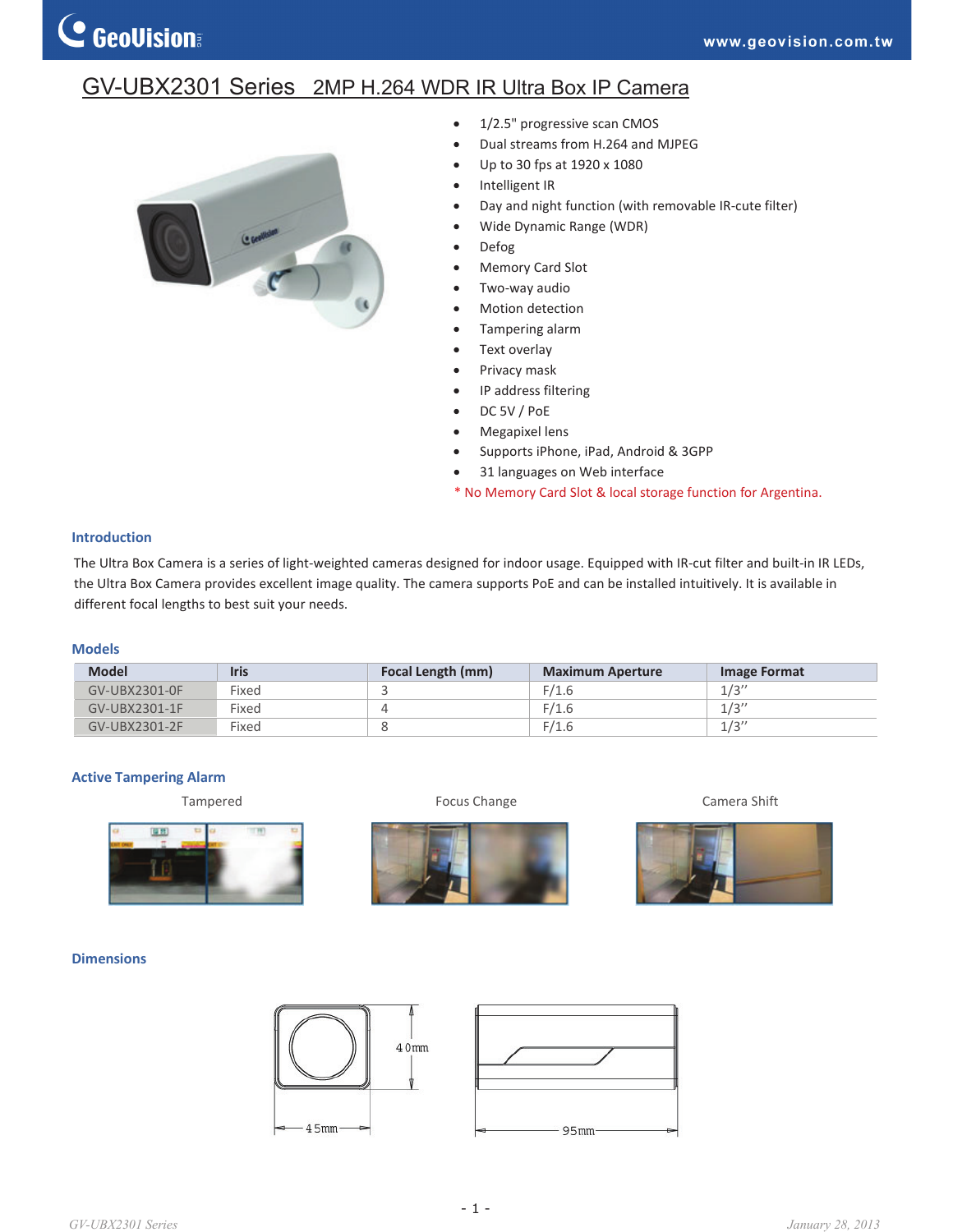# C GeoVision

| <b>Specifications</b> |  |
|-----------------------|--|
|                       |  |

| Camera                      |               | <b>GV-UBX2301-0F</b>                                                                                                                                                      | GV-UBX2301-1F                                                         | <b>GV-UBX2301-2F</b> |  |  |  |
|-----------------------------|---------------|---------------------------------------------------------------------------------------------------------------------------------------------------------------------------|-----------------------------------------------------------------------|----------------------|--|--|--|
| Image Sensor                |               | 1/2.5" progressive scan CMOS"                                                                                                                                             |                                                                       |                      |  |  |  |
| <b>Picture Elements</b>     |               | 1920 (H) x 1080 (V)                                                                                                                                                       |                                                                       |                      |  |  |  |
| Minimum Illumination        | Color         | $0.15$ Lux at $F/1.6$                                                                                                                                                     |                                                                       |                      |  |  |  |
|                             | B/W           |                                                                                                                                                                           |                                                                       |                      |  |  |  |
|                             | <b>IR ON</b>  | 0 Lux at $F/1.6$                                                                                                                                                          |                                                                       |                      |  |  |  |
| <b>Shutter Speed</b>        |               |                                                                                                                                                                           |                                                                       |                      |  |  |  |
| White Balance               |               | Automatic, Manual (2800K ~ 8500K)                                                                                                                                         | Automatic, Manual ( $1/5 \approx 1/8000$ sec)                         |                      |  |  |  |
| Gain Control                |               | Automatic                                                                                                                                                                 |                                                                       |                      |  |  |  |
| S/N Ratio                   |               | 50 dB                                                                                                                                                                     |                                                                       |                      |  |  |  |
| <b>BLC</b>                  |               | Yes                                                                                                                                                                       |                                                                       |                      |  |  |  |
| Lens                        |               |                                                                                                                                                                           |                                                                       |                      |  |  |  |
| Megapixel                   |               | Yes                                                                                                                                                                       |                                                                       |                      |  |  |  |
| Focal Length                |               | 3 mm                                                                                                                                                                      | 4 mm                                                                  | $8 \, \text{mm}$     |  |  |  |
| Day/Night                   |               | Yes (with removable IR-cut filter)                                                                                                                                        |                                                                       |                      |  |  |  |
| Lens Type                   |               | Fixed                                                                                                                                                                     |                                                                       |                      |  |  |  |
| Maximum Aperture            |               | F/1.6                                                                                                                                                                     |                                                                       |                      |  |  |  |
| Mount                       |               | M12, Pitch 0.5 mm                                                                                                                                                         |                                                                       |                      |  |  |  |
| Image Format                |               | 1/3''                                                                                                                                                                     |                                                                       |                      |  |  |  |
|                             | Focus         |                                                                                                                                                                           |                                                                       |                      |  |  |  |
| Operation                   | Zoom          | Fixed                                                                                                                                                                     |                                                                       |                      |  |  |  |
|                             | Iris          |                                                                                                                                                                           |                                                                       |                      |  |  |  |
| IR LED Quantity             |               | 4 IR LEDS                                                                                                                                                                 |                                                                       |                      |  |  |  |
| <b>IR Distance</b>          |               | 10 m / 32.81 ft. (Max.)                                                                                                                                                   |                                                                       |                      |  |  |  |
| Operation                   |               |                                                                                                                                                                           |                                                                       |                      |  |  |  |
| Video Compression           |               | H.264, MJPEG                                                                                                                                                              |                                                                       |                      |  |  |  |
| Video Stream                |               |                                                                                                                                                                           | Dual streams from H.264 and MJPEG                                     |                      |  |  |  |
| <b>Frame Rate</b>           |               | 30 fps at 1920 x 1080<br>*The frame rate and the performance may vary depending on the number of connections and data<br>bitrates (different scenes).                     |                                                                       |                      |  |  |  |
| <b>Image Setting</b>        |               | Brightness, Contrast, Saturation, Sharpness, Gamma, White Balance, Flicker-less, Image Orientation,<br>Shutter Speed, D/N Sensitivity, Backlight Compensation, WDR, Defog |                                                                       |                      |  |  |  |
| Audio Compression           |               | G.711, AAC (24 kHz / 16 bit)                                                                                                                                              | *AAC (24 kHz / 16 bit) is only supported by GV-System V8.5.6 or later |                      |  |  |  |
| Two-way Audio               |               | Yes                                                                                                                                                                       |                                                                       |                      |  |  |  |
| <b>Video Resolution</b>     |               |                                                                                                                                                                           |                                                                       |                      |  |  |  |
|                             | 4:3           | 1600 x 1200, 1280 x 960, 640 x 480, 320 x 240                                                                                                                             |                                                                       |                      |  |  |  |
| Main Stream                 | 16:9          | 1920 x 1080, 1280 x 720, 640 x 360, 448 x 252                                                                                                                             |                                                                       |                      |  |  |  |
|                             | 5:4           | 1280 x 1024, 640 x 512, 320 x 256                                                                                                                                         |                                                                       |                      |  |  |  |
|                             | 4:3           | 640 x 480, 320 x 240                                                                                                                                                      |                                                                       |                      |  |  |  |
| Sub Stream                  | 16:9          | 640 x 360, 448 x 252                                                                                                                                                      |                                                                       |                      |  |  |  |
|                             | 5:4           | 640 x 512, 320 x 256                                                                                                                                                      |                                                                       |                      |  |  |  |
| <b>Network</b>              |               |                                                                                                                                                                           |                                                                       |                      |  |  |  |
| Interface                   |               | 10/100 Ethernet                                                                                                                                                           |                                                                       |                      |  |  |  |
| Protocol                    |               | HTTP, HTTPS, TCP, UDP, SMTP, FTP, DHCP, NTP, UPnP, DynDNS, 3GPP/ISMA, RTSP, PSIA, SNMP, QoS<br>(DSCP), ONVIF                                                              |                                                                       |                      |  |  |  |
| <b>Mechanical</b>           |               |                                                                                                                                                                           |                                                                       |                      |  |  |  |
| <b>Temperature Detector</b> |               | Yes                                                                                                                                                                       |                                                                       |                      |  |  |  |
| Connectors                  | Power         | 2-pin terminal block, PoE                                                                                                                                                 |                                                                       |                      |  |  |  |
|                             | Ethernet      | $RJ-45$                                                                                                                                                                   |                                                                       |                      |  |  |  |
|                             | Audio         | 1 Out (RCA female for speaker)                                                                                                                                            | 1 In (RCA female for microphone)                                      |                      |  |  |  |
|                             | Auto Iris     | DC Drive                                                                                                                                                                  |                                                                       |                      |  |  |  |
|                             | Local Storage | Micro SD / SDHC / SDXC memory card slot<br>(for Class 6 card or above)                                                                                                    |                                                                       |                      |  |  |  |
| LED Indicator               |               | 2 LEDs: Power, Status                                                                                                                                                     |                                                                       |                      |  |  |  |